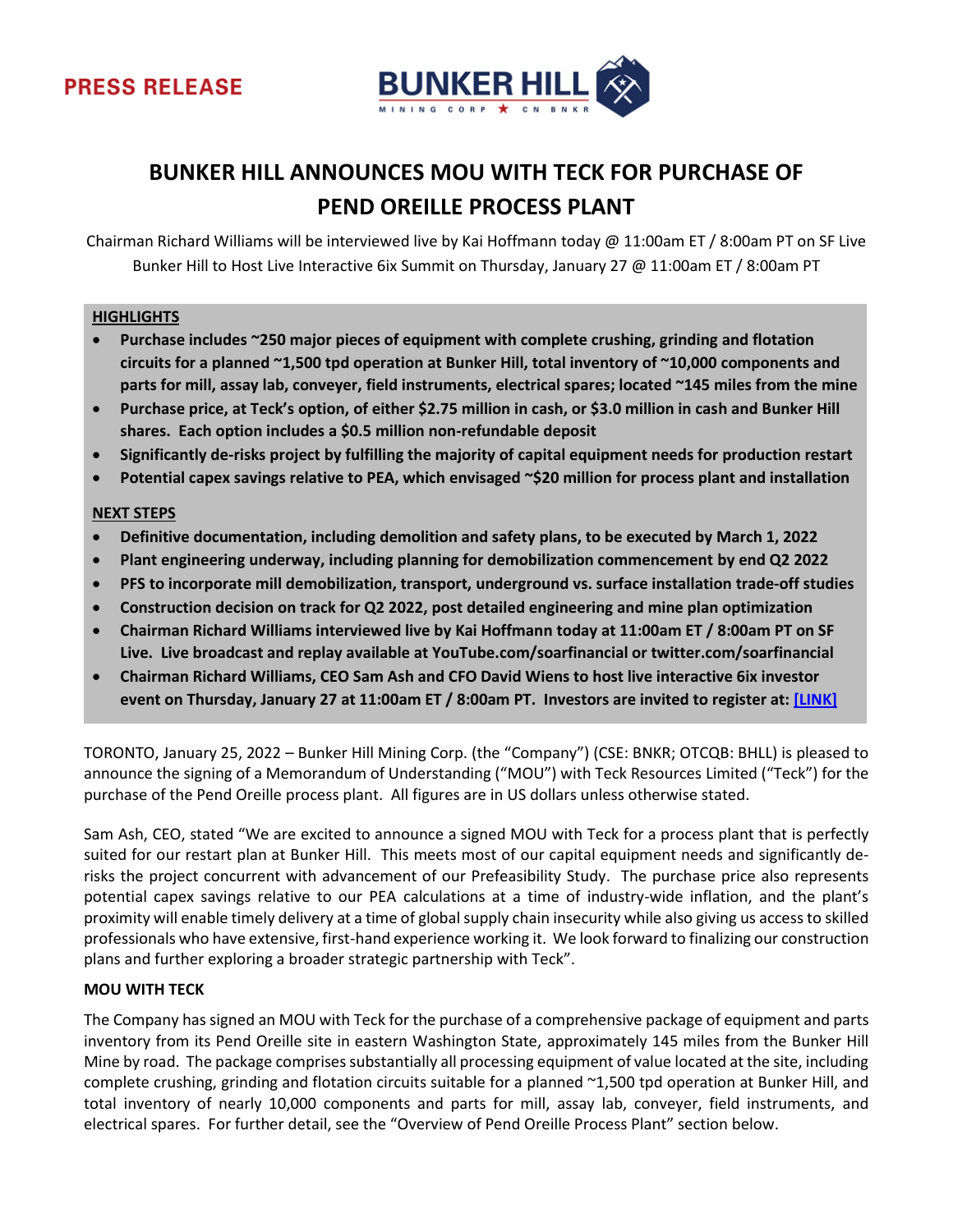The MOU is non-binding and outlines a purchase price under two scenarios, at Teck's option: an all-cash \$2.75 million purchase price, or a \$3.0 million purchase price comprised of cash and Bunker Hill shares. Each option includes a \$0.5 million non-refundable deposit, which has been paid by the Company.

If the parties do not agree on definitive documentation by March 1, 2022, Teck may pursue alternative options including negotiations with third parties.

## **OVERVIEW OF PEND OREILLE PROCESS PLANT**

Teck's local operations team has maintained the process plant and infrastructure since the operation moved into care and maintenance in 2019, and Bunker Hill and its technical consultants have visited Pend Oreille on several occasions since September 2021 to assess the property and inform preliminary plant engineering. The property to be purchased includes approximately 250 major pieces of equipment, 100 major electrical items, 650 field instruments, and an extensive inventory of over 8,000 spare parts for mill equipment, assay lab, conveyer components, and electrical spares.

#### **QUALIFIED PERSON**

Mr. Robert H. Todd, P.E., principal, and co-owner of MineTech USA, LLC and a consultant to the Company, is an independent "Qualified Person" as defined by NI 43-101 and is acting as the Qualified Person for this news release. He has reviewed and approved the technical information summarized in this news release.

The Qualified Person has verified the information disclosed herein and is not aware of any significant risks and uncertainties that could be expected to affect the reliability or confidence in the information discussed herein.

## **ABOUT BUNKER HILL MINING CORP.**

Under new Idaho-based leadership the Bunker Hill Mining Corp, intends to sustainably restart and develop the Bunker Hill Mine as the first step in consolidating a portfolio of North American precious-metal assets with a focus on silver. Information about the Company is available on its website, www.bunkerhillmining.com, or within the SEDAR and EDGAR databases.

## **For additional information contact:**

David Wiens, CFA CFO & Corporate Secretary +1 208 370 3665 [ir@bunkerhillmining.com](mailto:ir@bunkerhillmining.com)

## **CAUTIONARY STATEMENTS**

*Certain statements in this news release are forward-looking and involve a number of risks and uncertainties. Such forward-looking statements are within the meaning of that term in Section 27A of the Securities Act of 1933, as amended, and Section 21E of the Securities Exchange Act of 1934, as amended, as well as within the meaning of the phrase 'forward-looking information' in the Canadian Securities Administrators' National Instrument 51-102 – Continuous Disclosure Obligations. Forward-looking statements are not comprised of historical facts. Forwardlooking statements include estimates and statements that describe the Company's future plans, objectives or goals, including words to the effect that the Company or management expects a stated condition or result to occur. Forward-looking statements may be identified by such terms as "believes", "anticipates", "expects", "estimates", "may", "could", "would", "will", or "plan". Since forward-looking statements are based on assumptions and address future events and conditions, by their very nature they involve inherent risks and uncertainties. Although these statements are based on information currently available to the Company, the Company provides no assurance that actual results will meet management's expectations. Risks, uncertainties and other factors involved*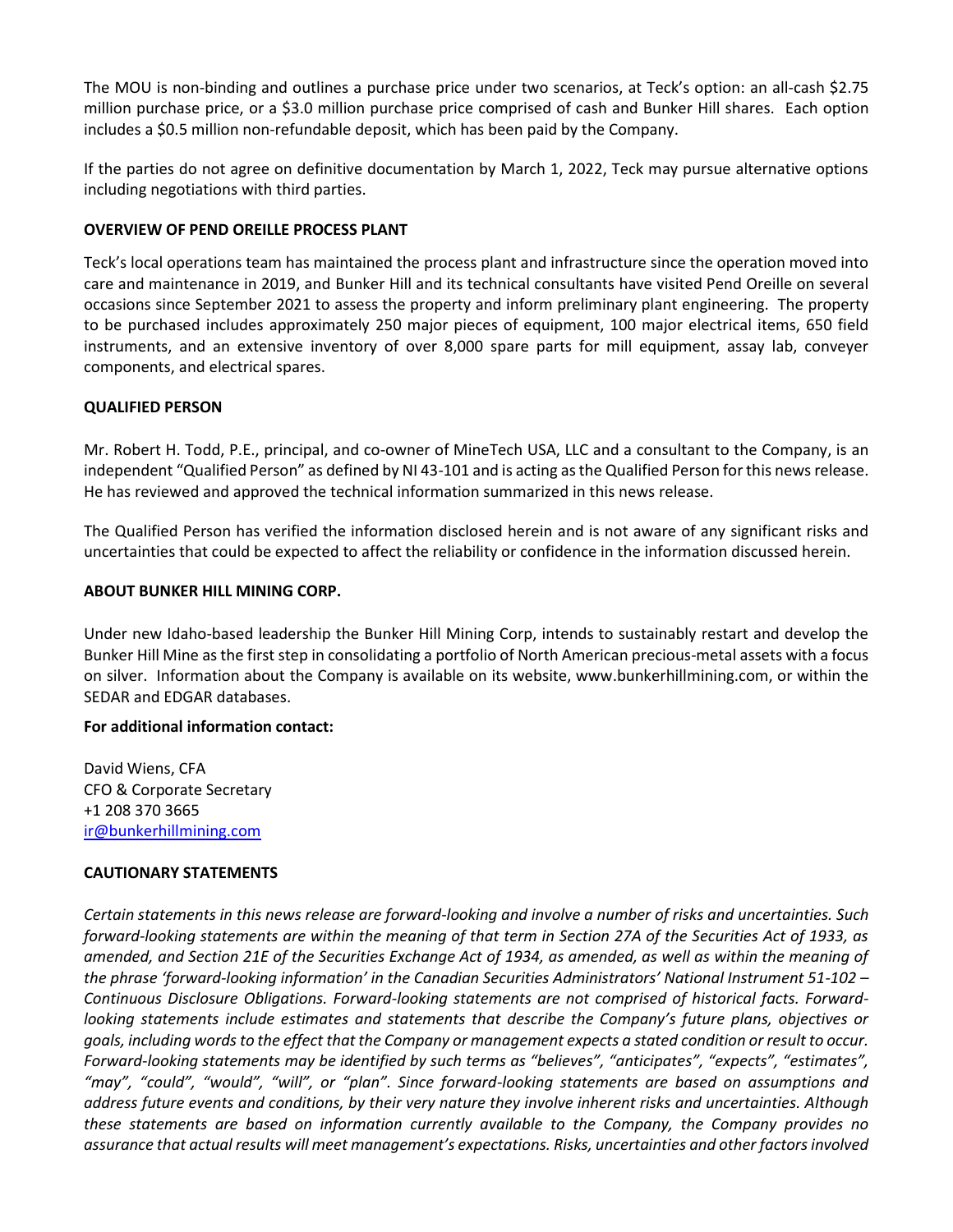*with forward-looking information could cause actual events, results, performance, prospects and opportunities to differ materially from those expressed or implied by such forward-looking information.* 

*Forward looking information in this news release includes, but is not limited to, the Company's intentions regarding its objectives, goals or future plans and statements. Factors that could cause actual results to differ materially from such forward-looking information include, but are not limited to: the ability to predict and counteract the effects of COVID-19 on the business of the Company, including but not limited to the effects of COVID-19 on the price of commodities, capital market conditions, restriction on labour and international travel and supply chains; failure to identify mineral resources; failure to convert estimated mineral resources to reserves; the inability to complete a feasibility study which recommends a production decision; the preliminary nature of metallurgical test results; the Company's ability to restart and develop the Bunker Hill Mine and the risks of not basing a production decision on a feasibility study of mineral reserves demonstrating economic and technical viability, resulting in increased uncertainty due to multiple technical and economic risks of failure which are associated with this production decision including, among others, areas that are analyzed in more detail in a feasibility study, such as applying economic analysis to resources and reserves, more detailed metallurgy and a number of specialized studies in areas such as mining and recovery methods, market analysis, and environmental and community impacts and, as a result, there may be an increased uncertainty of achieving any particular level of recovery of minerals or the cost of such recovery, including increased risks associated with developing a commercially mineable deposit with no guarantee that production will begin as anticipated or at all or that anticipated production costs will be achieved; failure to commence production would have a material adverse impact on the Company's ability to generate revenue and cash flow to fund operations; failure to achieve the anticipated production costs would have a material adverse impact on the Company's cash flow and future profitability; delays in obtaining or failures to obtain required governmental, environmental or other project approvals; political risks; changes in equity markets; uncertainties relating to the availability and costs of financing needed in the future; the inability of the Company to budget and manage its liquidity in light of the failure to obtain additional financing, including the ability of the Company to complete the payments pursuant to the terms of the agreement to acquire the Bunker Hill Mine Complex; inflation; changes in exchange rates; fluctuations in commodity prices; delays in the development of projects; capital, operating and reclamation costs varying significantly from estimates and the other risks involved in the mineral exploration and development industry; and those risks set out in the Company's public documents filed on SEDAR. Although the Company believes that the assumptions and factors used in preparing the forwardlooking information in this news release are reasonable, undue reliance should not be placed on such information, which only applies as of the date of this news release, and no assurance can be given that such events will occur in the disclosed time frames or at all. The Company disclaims any intention or obligation to update or revise any forward-looking information, whether as a result of new information, future events or otherwise, other than as required by law. No stock exchange, securities commission or other regulatory authority has approved or disapproved the information contained herein.*

## **Cautionary Note to United States Investors Concerning Estimates of Measured, Indicated and Inferred Resources**

*This press release has been prepared in accordance with the requirements of the securities laws in effect in Canada, which differ from the requirements of U.S. securities laws. Unless otherwise indicated, all resource and reserve estimates included in this press release have been disclosed in accordance with NI 43-101 and the Canadian Institute of Mining, Metallurgy, and Petroleum Definition Standards on Mineral Resources and Mineral Reserves. NI 43-101 is a rule developed by the Canadian Securities Administrators which establishes standards for all public disclosure an issuer makes of scientific and technical information concerning mineral projects. Canadian disclosure standards, including NI 43-101, differ significantly from the requirements of the United States Securities and Exchange Commission ("SEC"), and resource and reserve information contained in this press release may not be comparable to similar information disclosed by U.S. companies. In particular, and without limiting the generality of the foregoing, the term "resource" does not equate to the term "reserves". Under U.S. standards, mineralization may not be classified as a "reserve" unless the determination has been made that the*